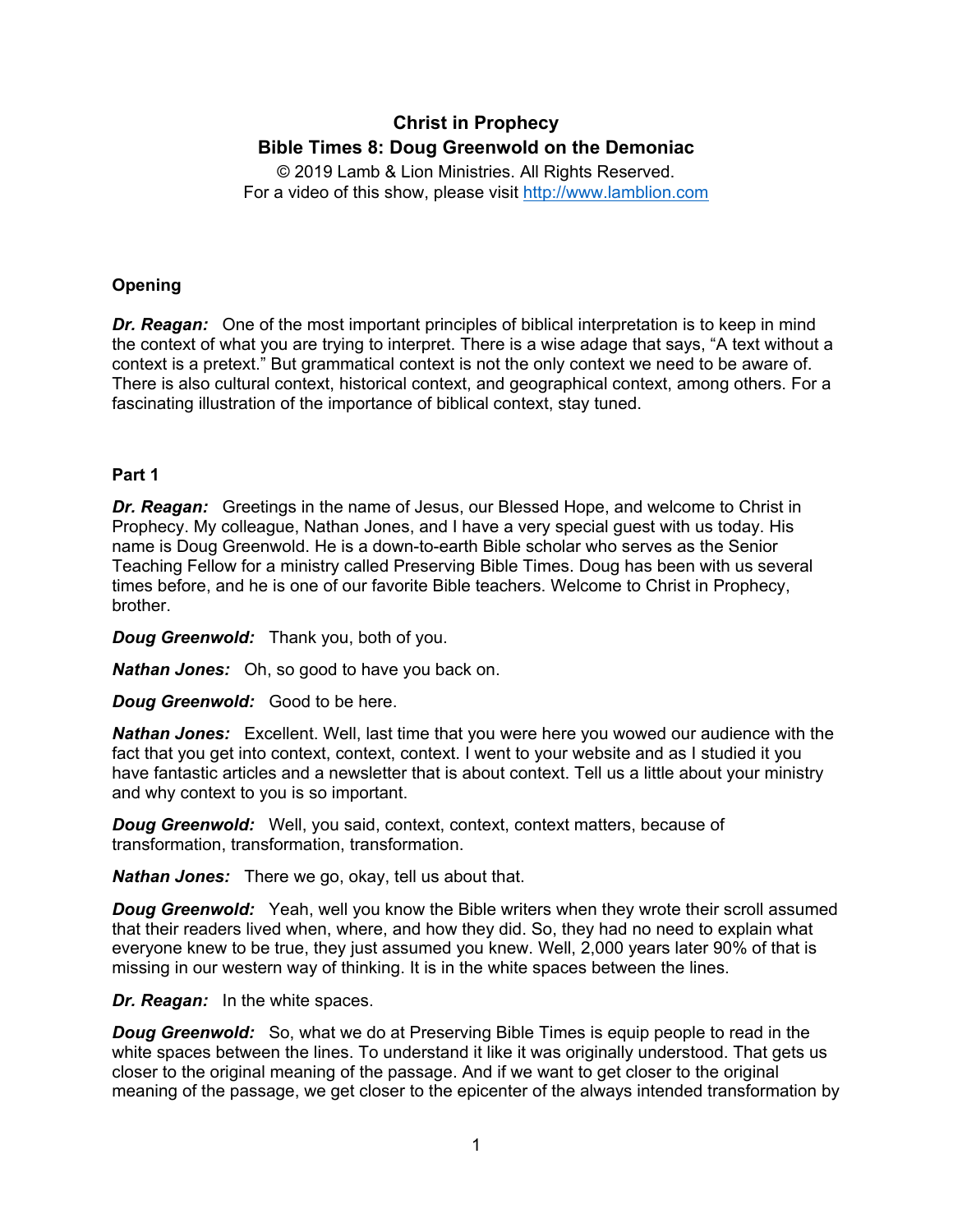the Holy Spirit. And that's why we do what we do with books, and publications, and seminars, and conferences. And they are wonderful resources at preservingbibletimes.org. And I highly recommend people if they are interested in reading the Bible like the people who first heard those words, check us out.

*Dr. Reagan:* And you do a very good job of it.

*Nathan Jones:* Yes.

*Dr. Reagan:* Well, folks, we are going to take a brief break and when we return Doug is going to give us an illustration of the importance of context with regard to the story in Luke 8 about Jesus healing the demoniac.

# **Part 2**

*Nathan Jones:* Welcome back to Christ in Prophecy and our interview with Doug Greenwold, the Senior Teaching Fellow for a ministry called Preserving Bible Times. Doug, I want to get into the illustration you said about context, particularly about the demoniac in Luke chapter 8. Can you tell us about that?

*Doug Greenwold:* Absolutely. And to get us started I'm going to read from the text.

*Nathan Jones:* Alright, let's read.

**Doug Greenwold:** You're welcome to join me in Luke 8:22, "One day Jesus got into a boat with his disciples and said to them, "Let's go across to the other side of the lake." So they set out, and as they sailed He fell asleep. Now a violent windstorm came down on the lake, and the boat started filling up with water, and they were in danger. They came and woke Jesus, saying, 'Master, Master, we are about to die!' So Jesus got up and," interesting word here, "rebuked the wind," we are going to return to that, "and the raging waves; they lied down, and it was calm. And then He said to them, "Where is your faith?" I am going to ask you in a little bit while here: What's the nature of that question; where is your faith? Now, I'm going to hop over to Mark 4 where there is a collateral passage that deals with the same encounter. Mark 4:35, "On that day, when evening came, Jesus said to his disciples, 'Let's go across to the other side of the lake.' So after leaving the crowd, they took him along, just as he was." That's an idiomatic phrase that we are going to open up here. So, let me set the stage. We are about 18 months into Jesus' earthly ministry. Half of the time now of the training of these disciples. Maybe it is time for their mid-term exam. Are they getting it, right?

# *Dr. Reagan:* Mid-terms.

**Doug Greenwold:** Yeah, this vision of the Kingdom of God, this bringing mercy to people who have been systematically deprived of it. Are they getting it? You know? So, I think this is part of what's going on here. This is also the first time that Jesus is going to leave the friendly confines of the northwest corner, quadrant of the Sea of Galilee, where the religious Jews live, and go on the offensive into enemy territory down into the south eastern quadrant of the Sea of Galilee which is the Decapolis. So, it's late in an afternoon. You've been standing around watching Jesus teach and heal, heal and teach, teach and heal, heal and teach. You're probably kind of tired because standing around is often the most tiring thing we can do. It is about 5 o'clock in the afternoon and Jesus says, "Get in the boats we're going to the other side." Now, as observant Jewish men when you hear the phrase the other side, you know that's the code word for the Decapolis, which is a word that cannot be spoken because it will make you ritually unclean.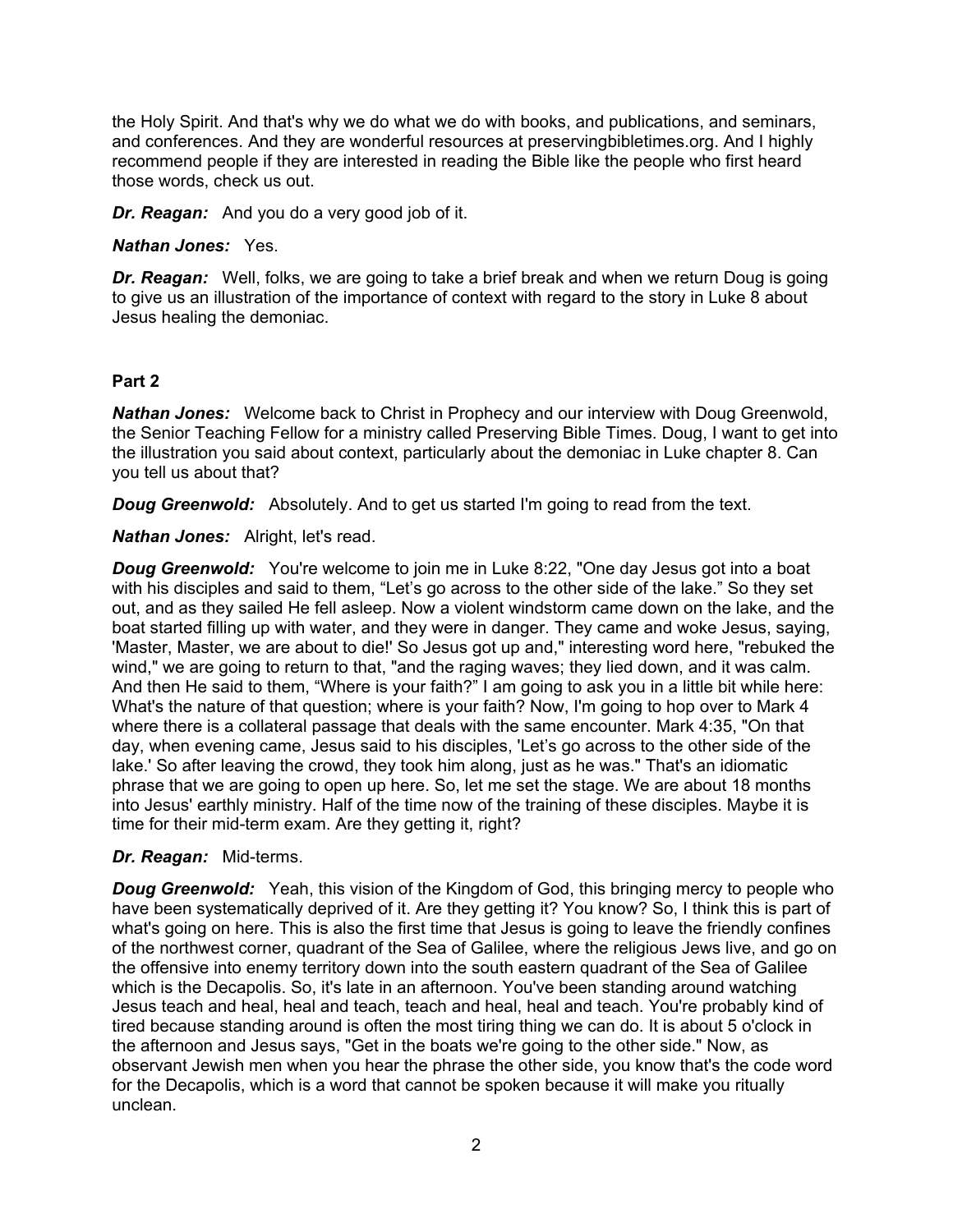#### *Nathan Jones:* Even to speak the word?

**Doug Greenwold:** Absolutely. There's actions you can't do. There are words you can't say in this world of observant Judaism.

*Nathan Jones:* And the word Decapolis is evil because?

*Doug Greenwold:* The Decapolis is what's left from Alexander the Great's conquest of this part of the Middle East when he bought in whole-sale Macedonia city states to conquer, and this is what's left.

*Dr. Reagan:* So, it's a pagan area.

**Doug Greenwold:** It's not only pagan it's viewed as the kingdom of evil; Satan is the chief operating officer. And an observant Jewish man is forbidden from going there. Okay, so how are you feeling disciples?

*Nathan Jones:* Not good.

*Doug Greenwold:* We are going to a place you're forbidden to go.

*Dr. Reagan:* Never knew that was code language.

**Doug Greenwold:** Absolutely. And it is late in the afternoon, and this phrase from Mark, "just as he was," means now. Not as soon as possible. Not after you leave a note for your wife, or you know get a snack. Get in the boats and get in the boats now. Alright, so how we doing?

*Dr. Reagan:* Well, okay, I'm learning things I didn't know.

*Doug Greenwold:* Yeah, well I got to think you're not too pleased with this. So, you set off. You start sailing southeast from Capernaum down here to the Decapolis. A wind is going to come from the east and blow us off course. So, we are sailing along, and a wind starts to pick up. No, problem. We fishermen have seen this.

#### *Dr. Reagan:* Experts.

**Doug Greenwold:** We can handle this. Well, it picks up a little bit more. And a little bit more. And suddenly it is a wind like they've never seen. And they realize they are going to die. And so somebody says, "Well, I guess it's time to wake up Jesus." Why did you wait so long disciples to do that?

*Nathan Jones:* Well, you said we are fishermen right? That means we should be pretty good sailors, right?

**Doug Greenwold:** Isn't it, it can be real troublesome to lean on your own self-competency, can it not?

#### *Nathan Jones:* Ah, yes.

**Doug Greenwold:** We can handle this. Well, we've seen this before. I think there is a little implied message here. Go to Jesus sooner rather than later. Why do we wait so long thinking that we can?

*Dr. Reagan:* Yeah, that's usually our last resort you know, we try our education and money and everything else.

*Doug Greenwold:* So, Jesus wakes up and says, "Calm. Peace." And we have a miracle. Not only does the wind stop blowing but the waves are completely suppressed.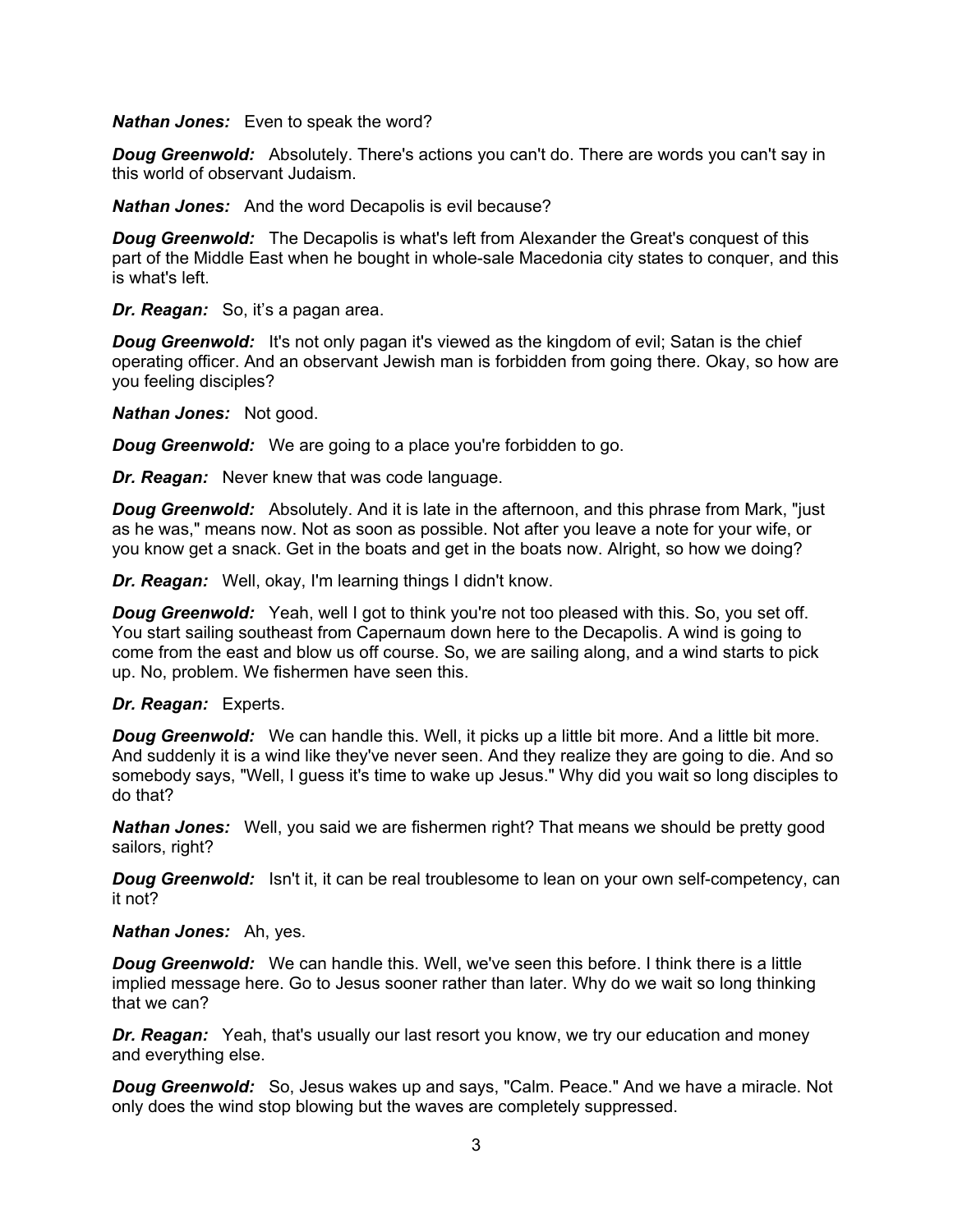*Dr. Reagan:* It should take several hours for them to settle down.

*Doug Greenwold:* Maybe. I grew up in Michigan lakes, okay, I tell you when a wave gets set in motion it keeps going until it hits the shore.

#### *Dr. Reagan:* Yeah.

*Doug Greenwold:* This is amazing. These waves suddenly went, boop. Right? Now, Jesus says, "Where is your faith?" So, that is an interesting question.

### *Dr. Reagan:* Yeah.

*Doug Greenwold:* Let me fill it in, the disciples are going to a place they know they're forbidden to go. It's the land of Satan. They expect the response. And as wind comes up they are very familiar with Hosea 12:1 because these observant Jewish men have memorized most of their Torah, their Old Testament. Right? Where it says, talks about "the wicked winds from the evil empires of the east," they're sailing east. This is a sharqia wind. Those people who live in California understand Santa Ana winds. This is semi-arid land on the east side of the Sea of Galilee. It gets very hot during the day, gets very cold at night. You get the wind inversions. And it's not that unusual that in 15 minutes you have 6 and 8 foot waves on the Sea of Galilee. I actually have pictures.

#### *Dr. Reagan:* Oh, yeah.

*Doug Greenwold:* So, they're on a mission they know they shouldn't be going on. It's to the land of the adversary. They expect the response. They know about the wicked winds from the evil empires of the east. They see this as a demonic wind. The issue of faith here is not that Jesus doesn't have control over nature, they saw that in the great catch of fish. Right? That's the way the word rebuke is there. Jesus is going to rebuke His adversary who is high jacking nature to try to stale this offensive from going to his territory, his domain, his kingdom. And the disciples know this, but they were not with Jesus during the 40 days of temptation. They do not know that Jesus triumphed over the Adversary. So, this is a showdown at the O.K. Corral, and they're not sure who's going to win. I would suggest to you that's the context of Jesus' question: "Where is your faith? Don't you know, in a word I AM, will conquer the adversary and triumph over him?" No, they don't. So, now, the wind has stopped, right? But you still got a ways to go to get to the other side. How are you going to get there?

*Nathan Jones:* You have no wind.

*Dr. Reagan:* You are going to have to row.

*Doug Greenwold:* Row, row, row your boat.

*Nathan Jones:* Okay, yeah.

*Doug Greenwold:* So, you know this is a 28 foot boat, it is 7 foot across, it is 4 foot deep, it's a minimum 4 person boat. Starting to row, row, row your boat. Jesus has an interesting way of getting us involved in the ministry, right?

*Nathan Jones:* They can't just sit anymore and float.

*Doug Greenwold:* They can't just sit there, they are an active participant.

*Dr. Reagan:* But as they rowed, don't you think that they were probably pretty upset where they were going, and wondering why we're going to a pagan area?

**Doug Greenwold:** We almost lost our life. We're about to become totally ritually unclean.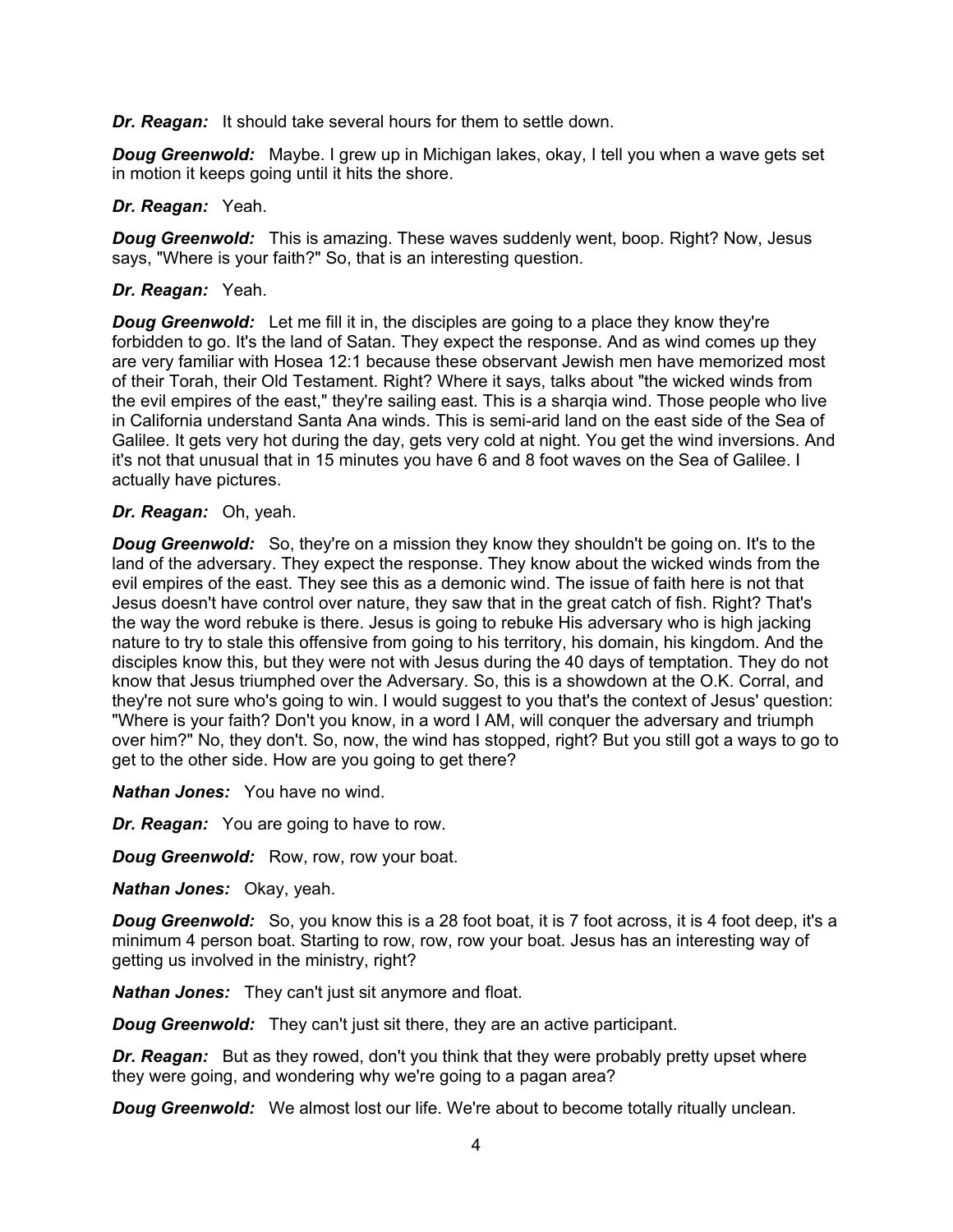*Dr. Reagan:* Unclean, yeah.

**Doug Greenwold:** We may be in the purification baths for 30 days, and get dry rot in our armpits. You know. I mean are you happy campers as the disciples?

*Dr. Reagan:* No.

*Nathan Jones:* No.

*Dr. Reagan:* No, we're very confused probably.

*Doug Greenwold:* Right, you're on a journey you don't want to go on.

*Dr. Reagan:* Yeah.

**Doug Greenwold:** And by the way Jesus decided to do this late in the day. That raises an interesting question does Jesus' call always come when we're fresh and ready?

*Dr. Reagan:* No.

*Nathan Jones:* No, not at all.

*Doug Greenwold:* Lots of insights here, right?

*Nathan Jones:* By going late would they think then that they might have to stay overnight there too? Could they get back in time?

*Doug Greenwold:* They frankly don't know. It's all the part of the great unknown here. You know?

*Nathan Jones:* So, they have to follow Jesus without knowing where they're going.

**Doug Greenwold:** That is what a Rabbi does. He follows his Rabbi, he submits his authority to him, and happy or not you're going to do it. By the way welcome to the way Jesus makes disciples, shock therapy just about every day.

*Dr. Reagan:* Boy, you better believe it.

*Doug Greenwold:* That's right.

*Dr. Reagan:* Taking me out of my comfort zone.

**Doug Greenwold:** Jesus started by touching the leper, you think that blew their minds right there since leprosy was communicable by touch in their way of thinking. So, we are rowing the boat, and if you've been around water you know that sound travels over water. All of a sudden you start to hear shrieks, and screams. And somebody turns around and then the ambient light of the moon, that's a naked man. We as observant Jews are forbidden from observing the nakedness of another person.

#### *Dr. Reagan:* Yes.

*Doug Greenwold:* Wait a minute. There's some caves there. They could be tombs. We as Jewish men are forbidden to get too close to tombs. We can't set foot on the land because it is demonic land. I mean the ritual impurity issues here are just really building up. Right?

*Dr. Reagan:* We are talking about baths for three months now.

*Doug Greenwold:* Yeah. So, how happy are we now?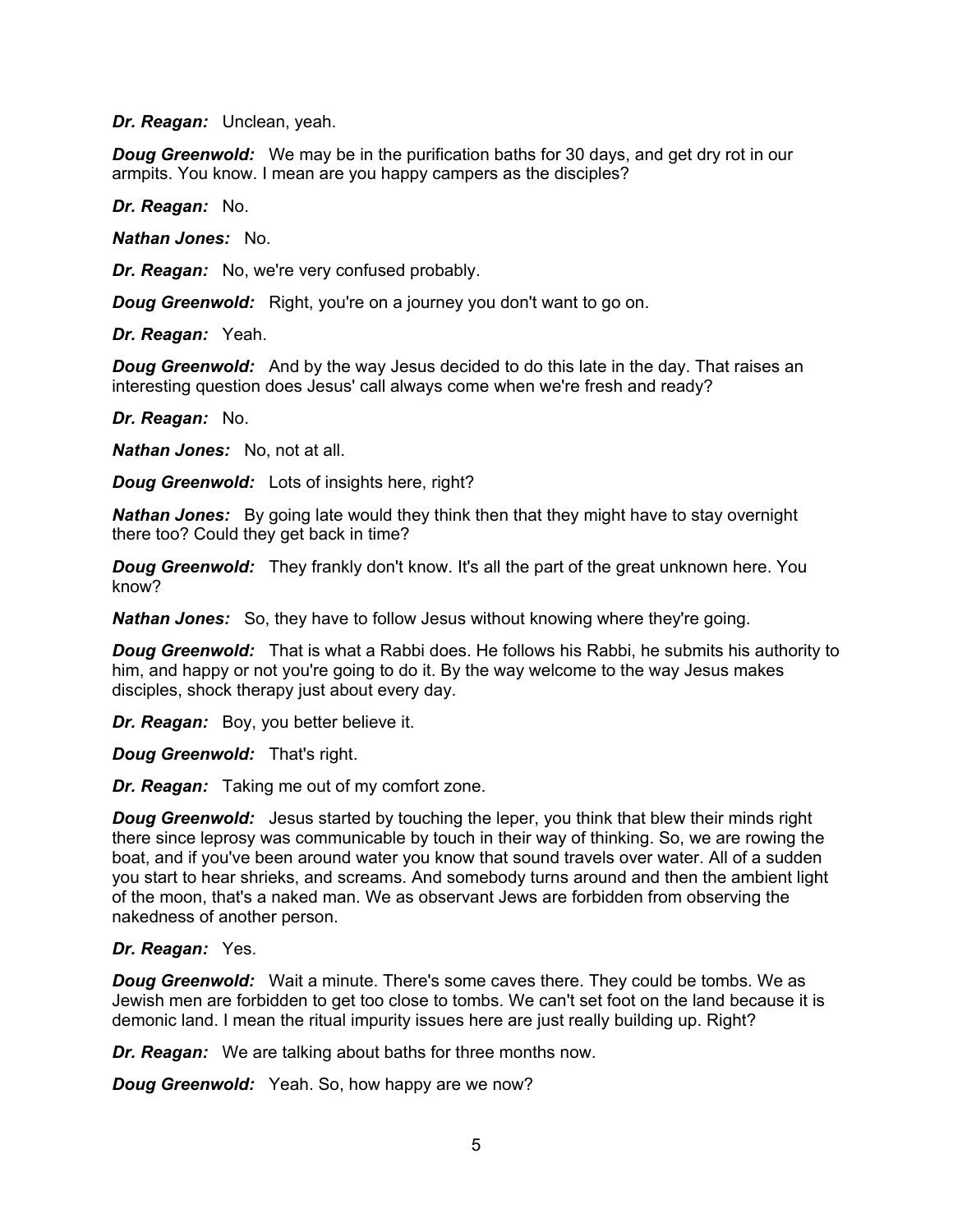*Nathan Jones:* Oh, wow, wanting to go back home to Capernaum probably.

**Doug Greenwold:** Yeah, I mean you can almost hear Peter and John saying. "Is it time for an intervention here?" I mean we've seen some strange things, but this is over the top. We really cannot do this. But no they're disciples, they need to submit to their Rabbi. So, we are approaching the gravel shore of the Sea of Galilee, it's not sand, right?

*Dr. Reagan:* That's right.

*Doug Greenwold:* And we're going to pick this up right after our break here.

*Dr. Reagan:* Yes, folks, we are going to take just a brief break, and when we return Doug is going to continue with this story telling what happened when Jesus and His disciples arrived on the other side of the Sea of Galilee.

# **Part 3**

*Nathan Jones:* Welcome back to Christ in Prophecy and our interview with Doug Greenwold, the Senior Teaching Fellow for a ministry called Preserving Bible Times. Okay, Doug you took up across the Sea of Galilee. We are now in the Decapolis, and don't leave us hanging what happens?

*Doug Greenwold:* Well, let's pick up as Luke records it here, "So they sailed over to the region of the Gerasenes, which is opposite Galilee. As Jesus stepped ashore," we'll return to that, "a certain man from the town met him who was possessed by demons. For a long time this man had worn no clothes and had not lived in a house, but among the tombs. And when he saw Jesus, he cried out, fell down before Him, and shouted with a loud voice, 'Leave me alone,' this is the demoniac inside this man, 'Jesus, Son of the Most High God! I beg you, do not torment me!' For Jesus had started commanding."

*Dr. Reagan:* So, the demon recognized who Jesus was.

*Doug Greenwold:* Oh, James tells us that of course the demons recognize who Jesus is. "For it had seized him many times, so that he would be bound with chains and shackles and kept under guard. But he would break the restraints and be driven by the demon into deserted places." Let's leave that there for the moment, and pick up Mark's corresponding account here, "So they came to the other side of the lake, to the region of the Gerasenes. Just as Jesus was getting out of the boat, a man with an unclean spirit from the tombs and met him. He lived among the tombs, and no one could bind him anymore, not even with a chain. For his hands and feet were often bound with chains and shackles, but he had torn the chains apart and broken the shackles in pieces. No one was strong enough to subdue him. Every night and every day around the tombs and in the mountains, he would cry out and cut himself with stones."

*Nathan Jones:* Terrifying.

*Dr. Reagan:* Very grim picture.

**Doug Greenwold:** It is. What I want us to get a sense of here is this demoniac in the eyes of this culture is a sub, sub, sub, sub-human being. And we're going to see how God's heart beats for a sub, sub, sub-human being. So, let's go back to the boat. We're rowing. We're getting closer to shore. We hear the screeches. We realize he is naked. We see the tombs, and we're panicked. Ritual impurity, upon ritual impurity is just stacking up here. And isn't it interesting when you read this carefully it only--Luke says, "Jesus gets out of the boat." I would suggest to you, you all disciples stayed in the boat.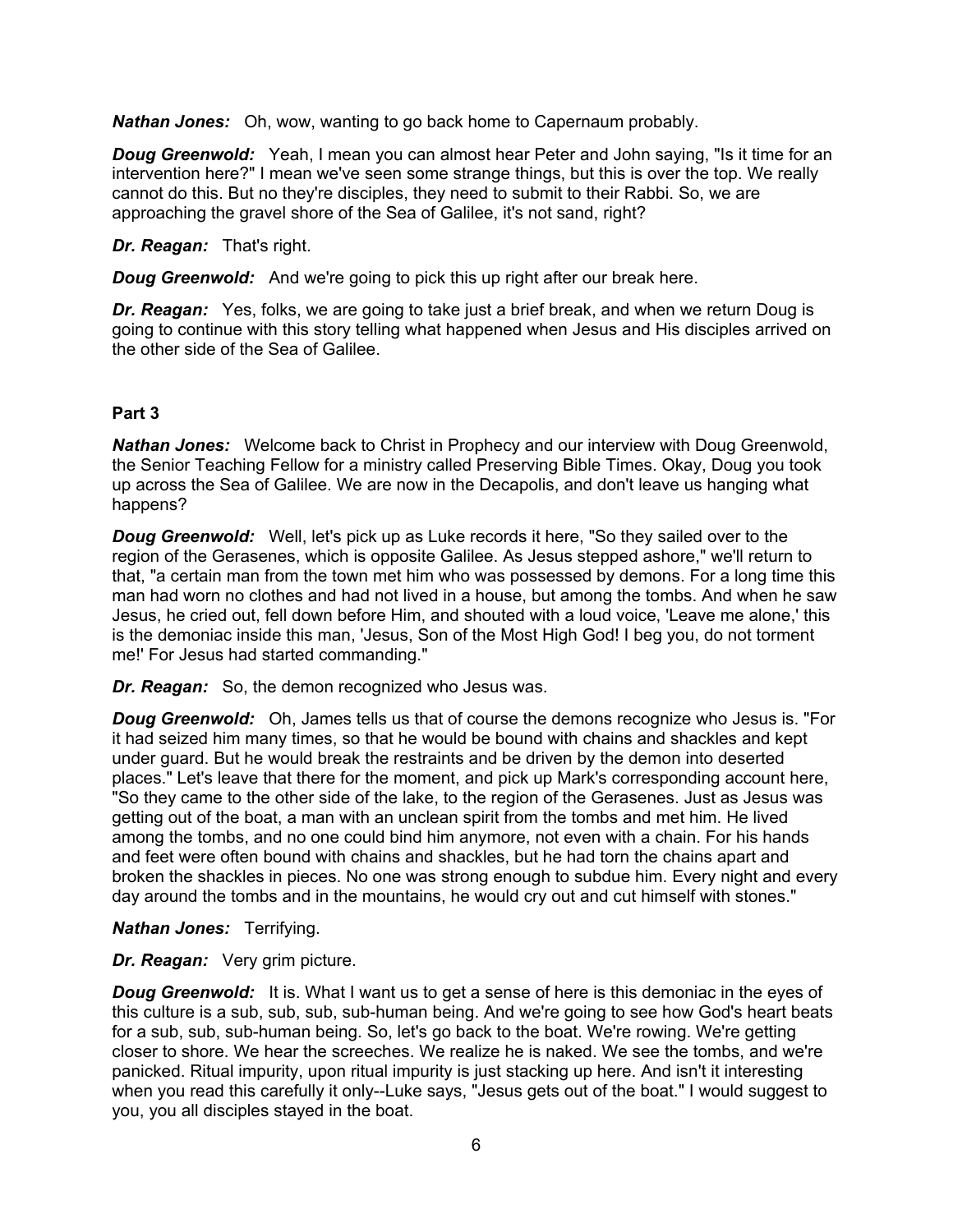*Dr. Reagan:* I'm not putting my foot on that cemetery.

*Doug Greenwold:* Exactly.

### *Nathan Jones:* No.

**Doug Greenwold:** I mean we're willing to follow Jesus, right? But sometimes it gets a little too messy. So, we're going to stay in the boat. Interestingly enough Jesus does not chide them, fortunately. Doesn't chide disciples when the mess up, or stay in a boat. Thank you, Jesus for that. So He gets out of the boat. Now, freeze that thought and let's be the demoniac for a minute. You've been harassed. You've been despised. You've been ridiculed. You've been cursed for as long as you can remember. And now it is 2 o'clock in the morning, and you start to see multiple boats coming toward the shore. And you say to yourself, "Now, they're coming at two in the morning to harass me." How bad can it get? Right. And then the boats gravely beach, if you will, and one person gets out of the boat. And I don't know whether it was 15 feet, or 20 feet, 25 feet depending on the ambient light of the moon, but the demoniac realizes He's got facial hair. It's a Jew.

#### *Dr. Reagan:* Ah, yeah.

*Doug Greenwold:* Wow! What are Jews doing over here at two in the morning? What is going on? And then it doesn't take the demoniac long to figure out this Jew has come to contest for me, to fight for me. And there's this dialogue that takes place between the demons, who immediately recognize who Jesus is. Who do not want to be sent back into the abyss. And I want to suggest to you here that the Adversary, Satan, always has a backup plan. If plan one didn't work, the wind, to keep them from coming to shore, he's got a backup plan B. And so there is negotiation and the demons say, "Can we go into those boars, pigs?" And Jesus eventually says, "Yes."

*Nathan Jones:* How many demons are we talking about? His name was Legion, right, which means in a Roman legion is how many?

*Doug Greenwold:* In a Roman legion, the Roman Tenth Legion is occupying this land 4,800.

# *Dr. Reagan:* 4,800!

**Doug Greenwold:** 4,800. Now that's not to say there's exactly 4,800 but the word means many. On the Richter scale of demonic possession, this is off the charts. And so let me tell you something about boars, they're really not pigs, but that is how we Westerners are given the word here to understand it, they have very wide girths which gives them tremendous buoyancy. Boars are actually really good swimmers. The fact that one of them drowns would be kind of stunning, but that 2,000 of them drowned, utterly amazing.

#### *Nathan Jones:* So they killed themselves?

*Doug Greenwold:* Pretty much, yeah. They killed the boars. Yeah. Now, gotten a little comparison here. Across the Sea of Galilee back where the Jewish people are if a family has five sheep they are considered well off. If a family has, with other families in the clan, 15 sheep that is a pretty good deal. And if the whole village has 100 sheep it is a fairly prosperous village. We're talking now about 2,000 boars. This is an estimate but it maybe 25% of the agricultural gross national product of this whole region.

*Nathan Jones:* This is a crop basically.

*Doug Greenwold:* This is a big deal. This is a big deal. And so we read in the text, "So the people went out to see what had happened, and they came to Jesus." I'm reading verse 35 of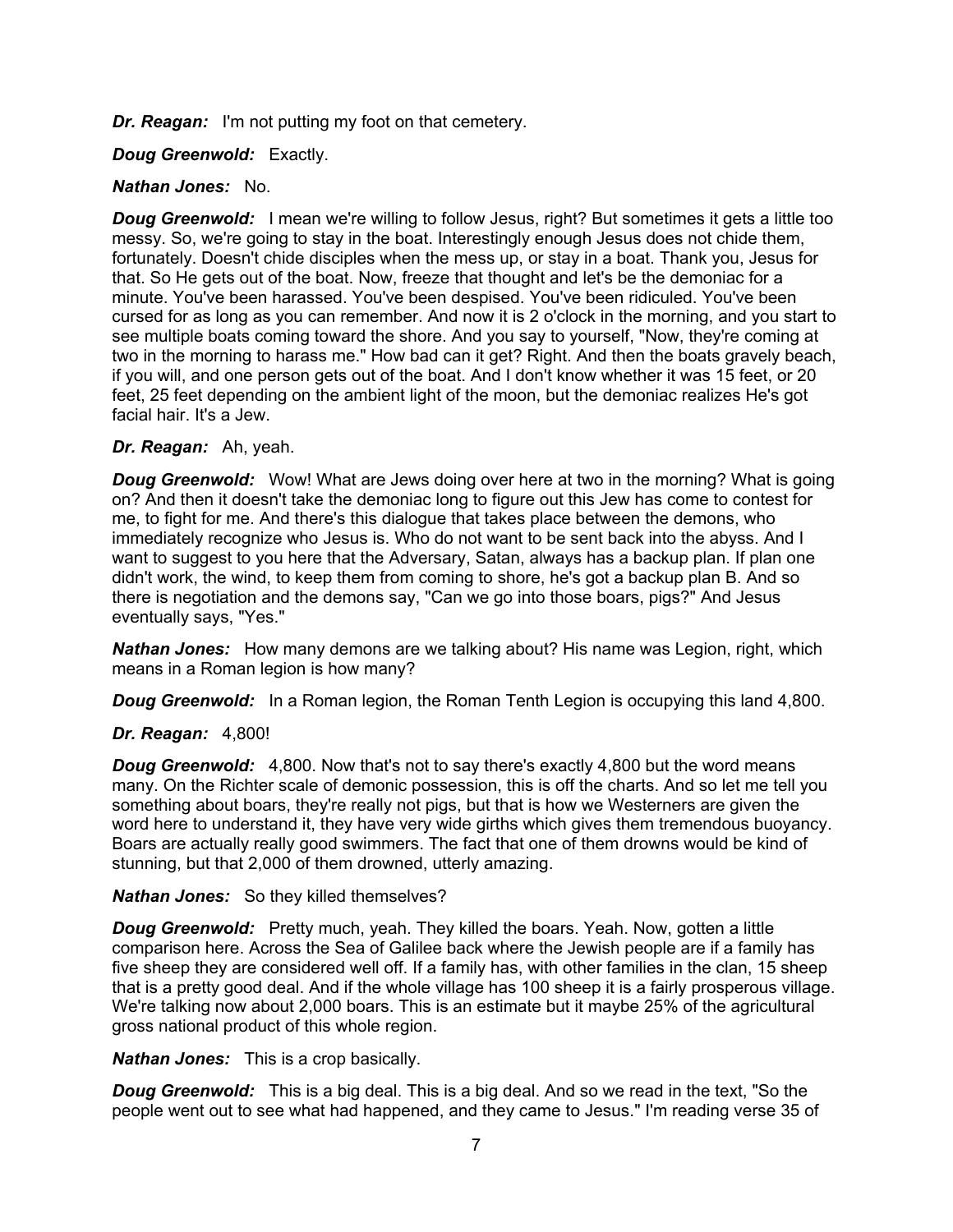Luke 8. "They found the man from whom the demons had gone out, sitting at Jesus' feet, clothed and in his right mind." Alright, now this is really fascinating. Sitting at the feet of Jesus is the posture of a disciple. That's what disciples will do. Now, he was naked.

*Nathan Jones:* Yeah, where did he get the clothes?

**Doug Greenwold:** Exactly. You think there's armoires of clothes in these caves waiting for this moment in time?

*Dr. Reagan:* No.

*Doug Greenwold:* Another miracle. Yeah, where did the clothes come from?

*Nathan Jones:* Could Jesus even had taken His own cloak off and given it to him, or one of the disciples?

*Doug Greenwold:* Ah, He wouldn't have had enough cloth on Him to pull that off.

*Nathan Jones:* Okay.

*Doug Greenwold:* So, the people from the region come here. And rather than rejoice in an incredible rescue of a demon possessed man, they're upset over the 2,000 boars.

*Dr. Reagan:* I can understand why.

*Doug Greenwold:* Materialism always trumps a human being, alright. Yeah. So, they want Jesus to leave.

*Dr. Reagan:* Get out of here.

*Doug Greenwold:* Get out of Dodge. You know. As fast as you can. For they were seized with fear. Picking it up in verse 38, "The man from whom the demons had gone out begged to go with Jesus, but Jesus sent him away, saying, 'Return to your home, and declare what God has done for you.' So he went away, proclaiming throughout the whole town, city, what Jesus had done for him." Interesting juxtaposition there, Jesus says, "You go tell them what God's done." And he goes and tells them what Jesus did, because Jesus is God as far as he is concerned.

*Nathan Jones:* A proclamation of Jesus being of the Father.

*Doug Greenwold:* Well, I mean be this demoniac for just a minute here. Wouldn't you want to stay with Jesus, like stuck like a Siamese twin for the rest of your days to this man, for what He has just done for you? Absolutely. And it seems a little harsh here. Jesus says, "Stay here." And by the way let me give you an assignment, I want you to go tell your story. Go into the city here of 12,000-15,000 people and tell your story.

*Dr. Reagan:* I found that interesting because Jesus often said to people don't tell the story.

# *Nathan Jones:* Yes.

*Doug Greenwold:* Well He is in a different place. That's why we always have to ask where is Jesus when He says what He says, and does what He does. So, he is obedient. And he goes into the city Gergasa, and says, "Hey, you, about to go into the Roman gymnasium can I tell you my story? You got five minutes?" "You going into the taberna, yeah, you three can I tell you my story?" "Um, sir, you are about to go into a temple with ritual prostitution here, but before you do can I tell you my story?" Wherever he went he told his story. Everybody knew the before, and the after is pretty obvious, right?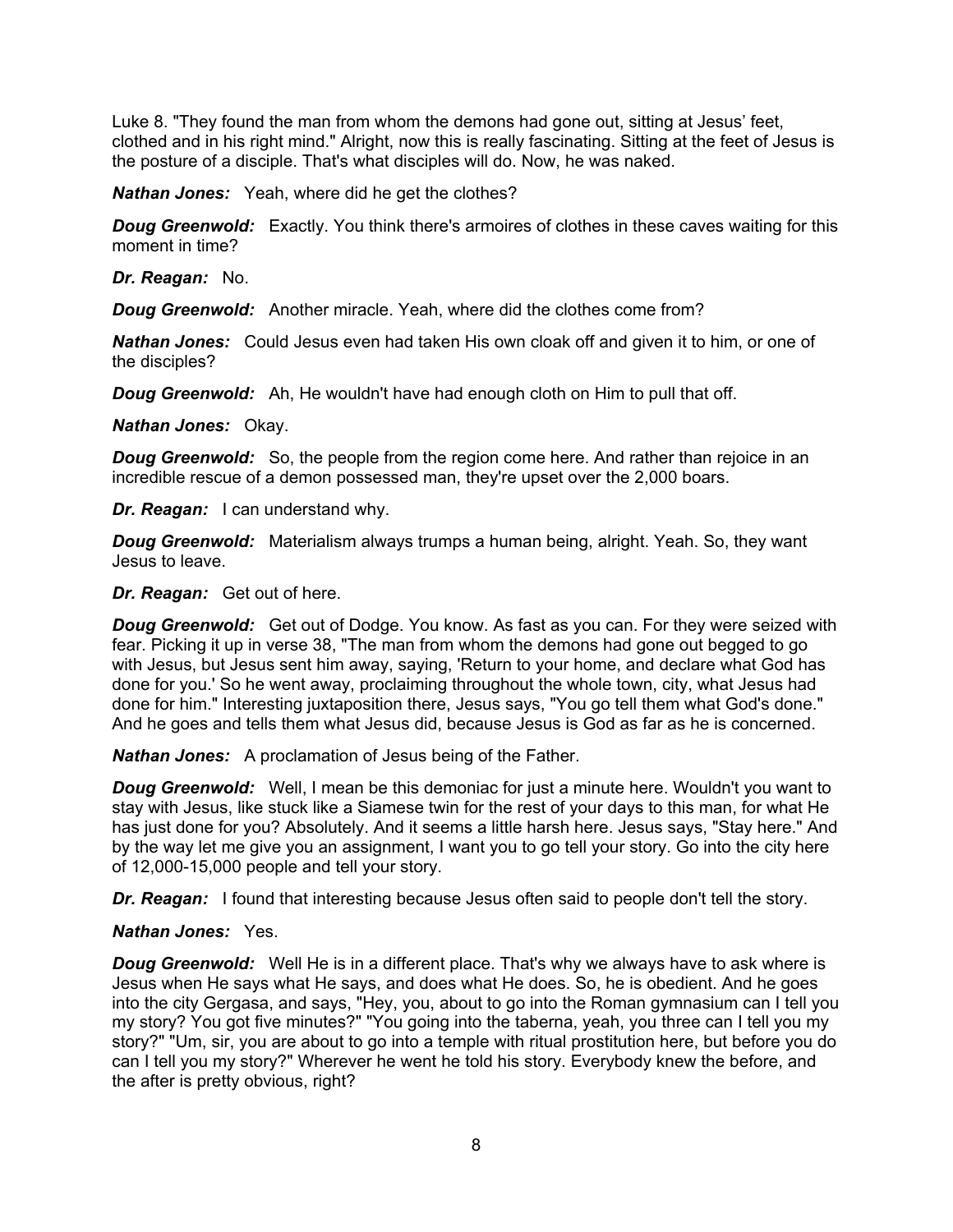#### *Dr. Reagan:* Sure is.

**Doug Greenwold:** It was a short story. But he told it, and he told it, and he told it to whoever would listen. And when Jesus returns in several months in Mark 7, beginning of Mark 8 we have the feeding of the 4,000.

*Nathan Jones:* Wow! That's where they came from.

*Doug Greenwold:* Because this is the first missionary of the New Testament.

*Dr. Reagan:* Missionary.

*Nathan Jones:* The demoniac.

*Doug Greenwold:* And all he did was tell his story.

*Nathan Jones:* That's all we're asked to do, right?

**Doug Greenwold:** The story is powerful. And only you can tell your stories. Only I can tell my story, which has been pretty remarkable in the last 12 months. And so we need to encourage people in your audience tell your story.

#### *Dr. Reagan:* Yes.

*Doug Greenwold:* You know when you go to the supermarket. When you go to the PTA. When you go to the high school basketball game, ask for permission to tell your story.

*Dr. Reagan:* I often tell people that when they say, "I want to witness but I just don't know all the verses to use." I say, "Tell them how Jesus has impacted your life."

*Doug Greenwold:* I mean there is one thing you ought to know is your story, right? And no one else can tell your story but you. Only you have the credibility to tell it. We need to tell our story wherever we can.

*Nathan Jones:* And look at the fruit 4,000 people show up as a result of it.

*Doug Greenwold:* Amazing yield, right?

*Nathan Jones:* Wow!

*Doug Greenwold:* Way to go Holy Spirit.

*Dr. Reagan:* Amen.

*Doug Greenwold:* So, what do we learn about God in this passage? Well, quite a bit actually, His heart beats for people who society marginalizes as sub, sub, sub-human being. He will do whatever it takes to rescue one person. We learn here with Jesus that His time table isn't the disciples' time table. Jesus says we're going late in the afternoon, and they're not ready. Right? We also learn here that disciples can't manage God. Much as they might want to try. We learn here that He has authority over the adversary, and one word is sufficient. And we learn here that His time frame is not our time frame, and none can stay His hand. Isn't this a remarkable story?

*Nathan Jones:* Especially when you understand the context.

**Doug Greenwold:** I know. And this is what happened in the first 12 hours, now the next 12 hours He's going to go back and bring Jairus' daughter back to life, and deal with the woman with the issue of blood. What a remarkable 24 hour window of time for Jesus.